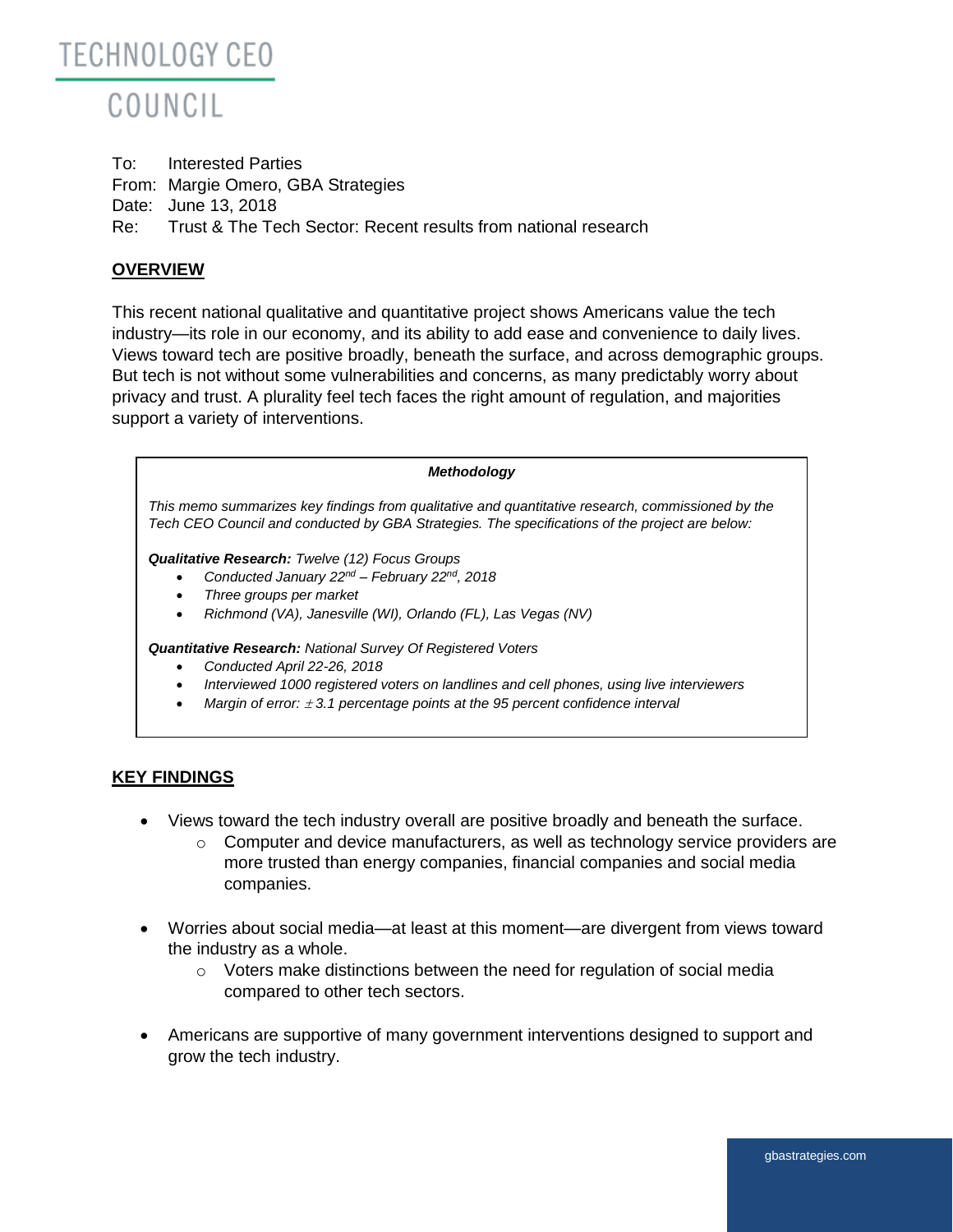# **RESEARCH RESULTS**

### **Americans see tech fueling better personal connections and efficiencies.**

Positive views toward tech extend beyond just an industry label, often centering on personal experiences with tech products. The industry is well-described by "has changed my life for the better," "makes it easier for me to stay connected with friends and family," "makes my job easier and more efficient," and "helps other industries become more innovative and productive."

More view tech through the lens of their own personal products and experience. A plurality of survey respondents (25%) say "personal hardware" like cell phones and laptops is the first thing that come to mind when they think of the tech industry. This is very much consistent with the qualitative research, where respondents' cell phones were the most salient example of tech, and kids navigating tablets were a sign of their potential ability to enter the industry.

#### **Views toward the tech** *industry* **also remain positive.**

Perhaps in part because of the ubiquity of personal technology, views toward the tech industry broadly are very strong. On a scale of 0 to 100, the industry on average receives a favorable rating of 55, higher than President Trump (42), respondents' own governor (47), and their local county government (51).



Please tell me whether this statement describes the tech industry very well, well, not too well, or not at all well.

College men feel particularly intensely about their views on these measures. Six in ten collegeeducated men say tech "makes it easier for me to stay connected…" describes the industry very well, compared to 46% of non-college men and 44% of non-college women. There's a similar pattern on "helps other industries" and "makes my job easier."

### **Device manufacturers and technology service providers are among the most trusted.**

Compared to other industry groups, "computer and device companies such as Dell and HP" are the most trusted, significantly more than elected officials both in Washington and locally.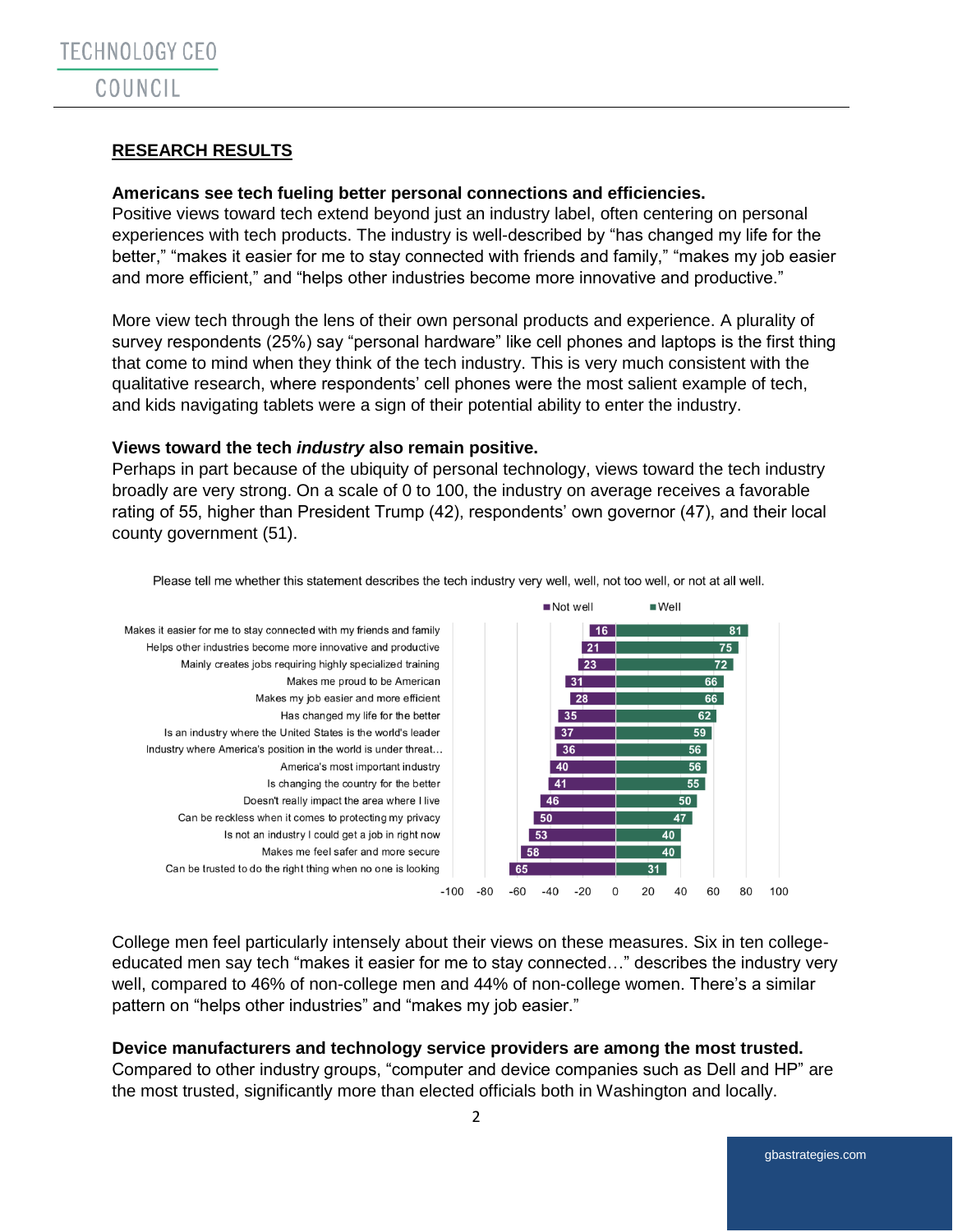"Technology service providers such as IBM and Oracle" also fare well. In fact, in a handful of focus groups these companies are named, unaided, as examples of tech companies. Advertising-based social media platforms, by contrast, are consistently among the least trusted.



Please tell me if you trust that group to do the right thing most of the time, some of the time, occasionally, or never.

#### **People feel proud of the tech industry and value its importance to the country.**

Majorities say the tech industry makes them "proud to be American" and that the US is a world leader in the industry. Yet majorities also worry this leadership is under threat.

These questions divide Trump supporters and opponents. Those favorable toward the President are more likely to say the tech industry makes them proud, are more likely to think the US is a world leader and are more likely to say America's position in tech is under threat.



# Phrases which describe the tech industry very well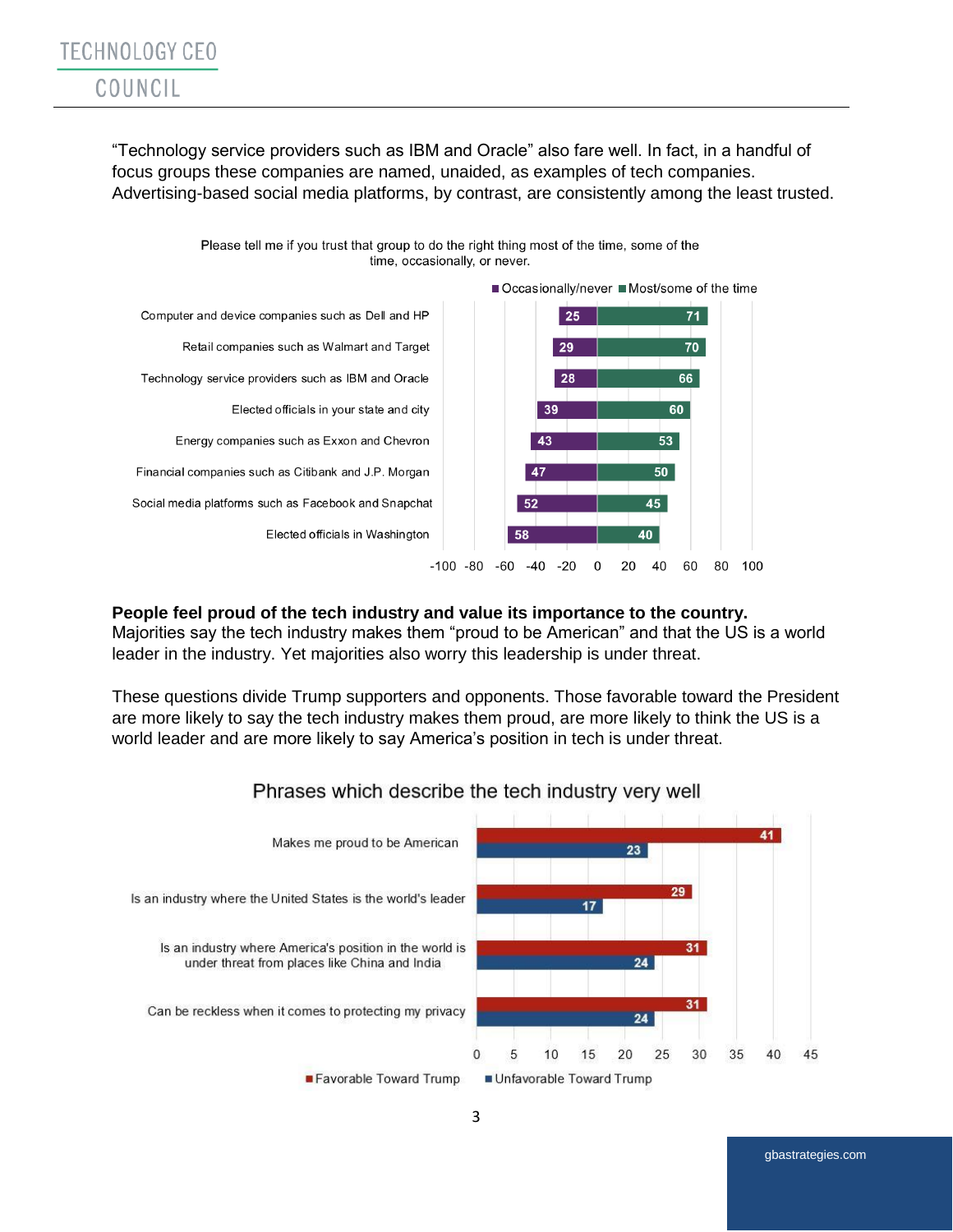In the qualitative, participants stressed to not to overstate the importance of the industry or their worries about global threats. "It's not the only thing to be proud of," many said. Others also felt optimistic about American entrepreneurship, even in the face of global workforce advances. Similarly, in the survey, a smaller majority say tech is described as "America's most important industry."

#### **There is optimism and division on the role of the industry and its jobs locally.**

Just half agree that the tech industry "doesn't really affect the area where I live." In the qualitative, respondents grappled with this question; since tech was "everywhere," it was also amorphous and hard to define. Many cited local examples as tech, like Disney World MagicBands in Orlando and "blinking lights" in Las Vegas. Even learning new software at a plant, as mentioned in Janesville, could count as "tech."

In both the qualitative and quantitative research, it was surprising to find how many felt tech jobs were accessible to them personally. But accessible is not the same as easy: nearly threefourths say the industry "mainly creates jobs requiring highly specialized training." In the groups, several noted they'd have to "go back to school" to get a tech job, and others assumed tech jobs required "sitting behind a desk" and "not talking to anyone." In the survey, employed men and unemployed men say tech "is not an industry I could get a job in right now" at similar rates; there is also not much difference based on level of comfort with technology.

### **Social media drives worry about trust and privacy.**

To be sure, the tech industry evokes some worry and concern, particularly when it comes to privacy and trust. Americans are mostly evenly divided on whether tech "can be reckless when it comes to protecting my privacy." The industry is decidedly not described as "makes me feel safer and more secure" or "can be trusted to do the right thing when no one is looking."

Interestingly, more than a quarter of Americans hold seemingly inconsistent views—that tech is "changing the country for the better" while at the same time being untrustworthy. Those who hold both these views simultaneously tend to be more tech-familiar: they are disproportionately more favorable to the tech industry, more optimistic about their own financial situation, and more likely to be white Democratic men, white college educated men, or 18-29 years old.

Social media seems to drive concerns about tech's trust, worthiness, and privacy. Voters trust ad-supported social media platforms the least, hardware and software companies the most. Notably, the poll was conducted two weeks after Facebook CEO Mark Zuckerberg's testimony before Congress. Given that and other recent news about social media's role in the 2016 election, it's no surprise the social media is less popular than tech more broadly. "Social media companies" are in fact viewed less favorably than President Trump, and when asked about tech's downside, focus group participants cited social media side effects, like "kids looking at their phones." Voters make similar distinctions between the need for regulation of social media compared to other tech sectors.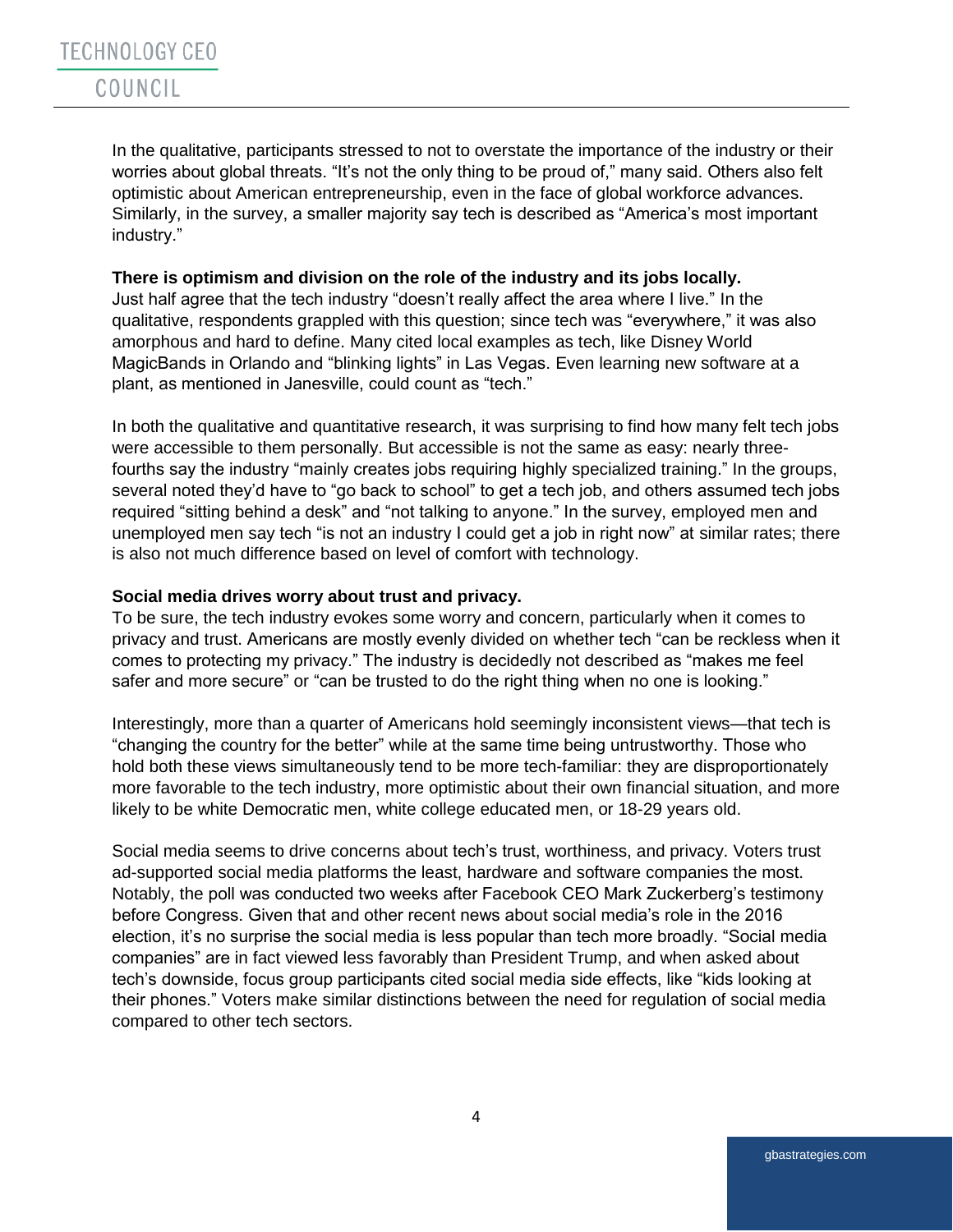

# **Despite division on government regulation broadly, when it comes to tech, majorities show support for a variety of specific government interventions**

A plurality say tech companies who "make software, computers and devices" are regulated "the right amount." Yet, when offered a variety of government interventions, every single one receives majority support. Retraining people whose jobs are at risk from automation and establishing national privacy laws have the most intense support, but tax incentives, new trade deals, and new immigration laws are also popular.

While retraining, privacy, and infrastructure grants are less partisan, even changing our immigration laws receives majority support among Republicans.

| Do you favor or oppose this proposal?                                                                                                                     | Favor | <b>Oppose</b> |
|-----------------------------------------------------------------------------------------------------------------------------------------------------------|-------|---------------|
| Retrain people whose jobs are at risk because of automation or<br>trade                                                                                   | 82    | 13            |
| Give communities grants to improve and modernize their local<br>infrastructure                                                                            | 82    | 14            |
| Establish national privacy laws so people own their personal data<br>and have the ability to direct what internet companies and<br>advertisers do with it | 80    | 16            |
| Invest more in government infrastructure and technology so people<br>interacting with their government have a better experience getting<br>things done    | 76    | 20            |
| Create tax incentives to attract more tech jobs to the US                                                                                                 | 76    | 20            |